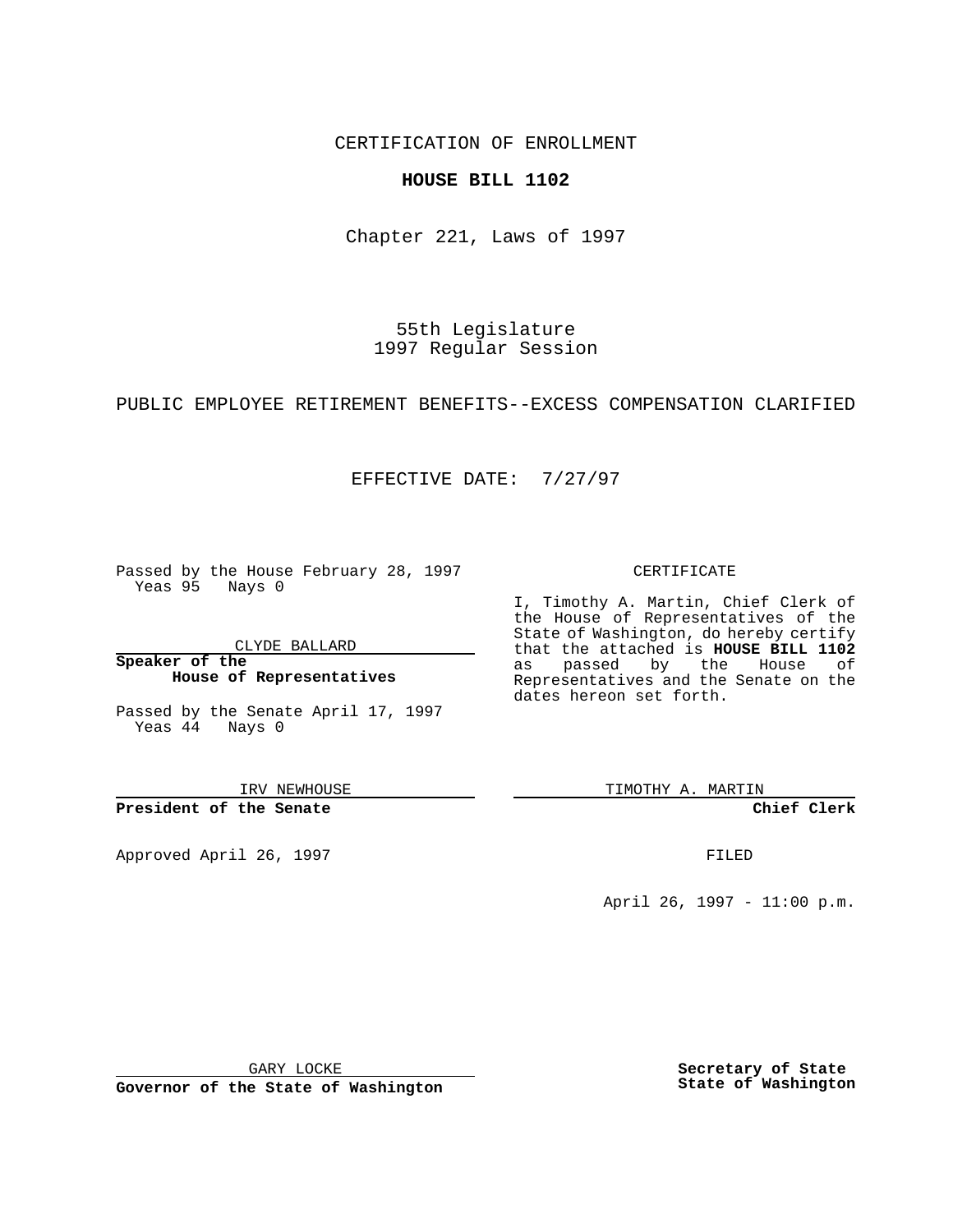# **HOUSE BILL 1102** \_\_\_\_\_\_\_\_\_\_\_\_\_\_\_\_\_\_\_\_\_\_\_\_\_\_\_\_\_\_\_\_\_\_\_\_\_\_\_\_\_\_\_\_\_\_\_

\_\_\_\_\_\_\_\_\_\_\_\_\_\_\_\_\_\_\_\_\_\_\_\_\_\_\_\_\_\_\_\_\_\_\_\_\_\_\_\_\_\_\_\_\_\_\_

Passed Legislature - 1997 Regular Session

#### **State of Washington 55th Legislature 1997 Regular Session**

**By** Representatives Lambert, H. Sommers, Cooke, Carlson, Conway, Ogden and Mason; by request of Joint Committee on Pension Policy

Read first time 01/14/97. Referred to Committee on Appropriations.

 AN ACT Relating to retirement benefits based on the definition of excess compensation; and amending RCW 41.50.150.

BE IT ENACTED BY THE LEGISLATURE OF THE STATE OF WASHINGTON:

 **Sec. 1.** RCW 41.50.150 and 1995 c 244 s 1 are each amended to read as follows:

 (1) The employer of any employee whose retirement benefits are based in part on excess compensation, as defined in this section, shall, upon receipt of a billing from the department, pay into the appropriate retirement system the present value at the time of the employee's retirement of the total estimated cost of all present and future benefits from the retirement system attributable to the excess compensation. The state actuary shall determine the estimated cost using the same method and procedure as is used in preparing fiscal note costs for the legislature. However, the director may in the director's discretion decline to bill the employer if the amount due is less than fifty dollars. Accounts unsettled within thirty days of the receipt of the billing shall be assessed an interest penalty of one percent of the amount due for each month or fraction thereof beyond the original thirty-day period.